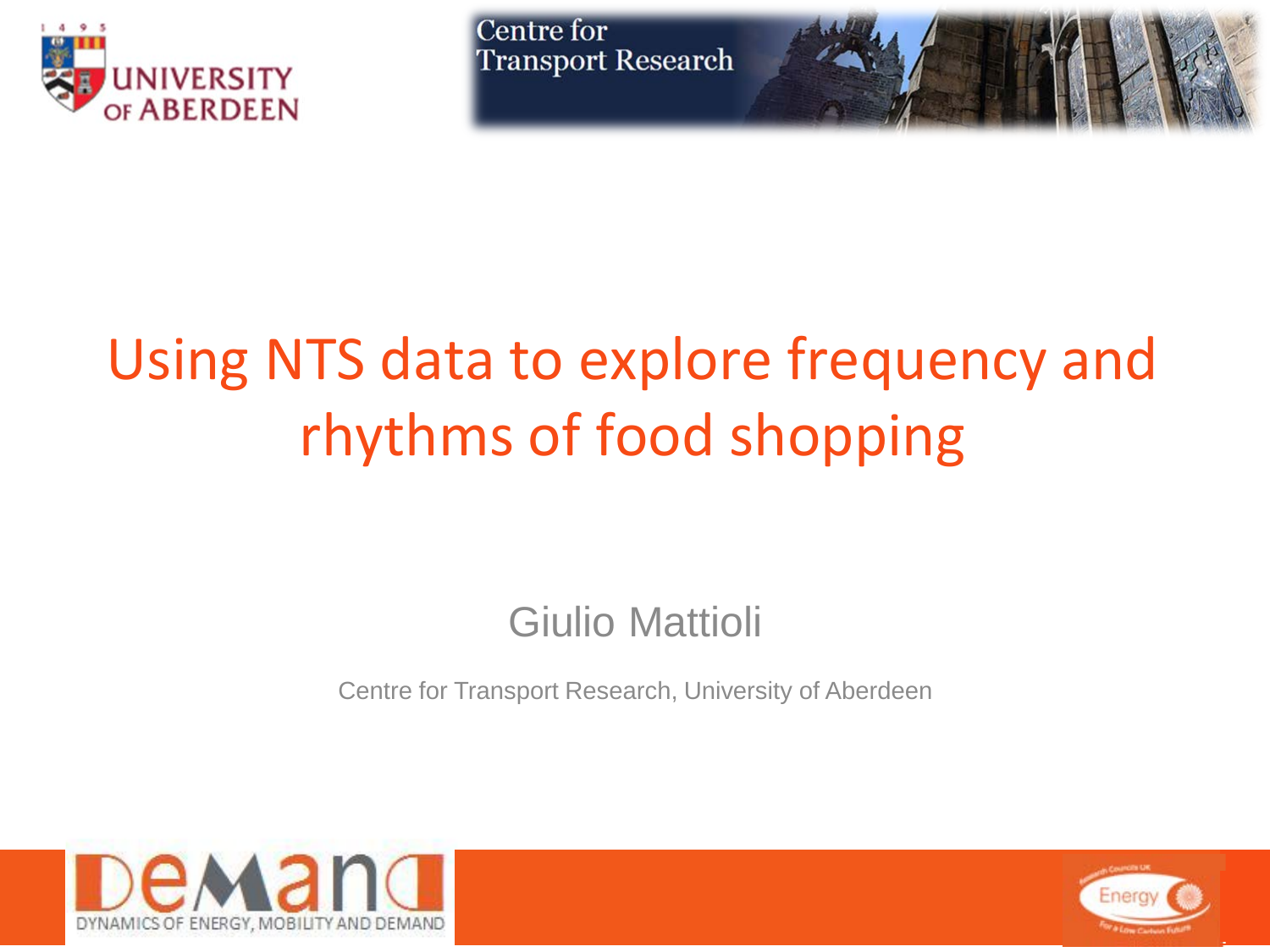# "Gross polluters for food shopping travel - a practice-based typology"

Two **methodological challenges**:

- 1. How to **investigate the frequency** of activities
- 2. How to **highlight meaningful patterns of variation** in energy-demanding (mobility) practices



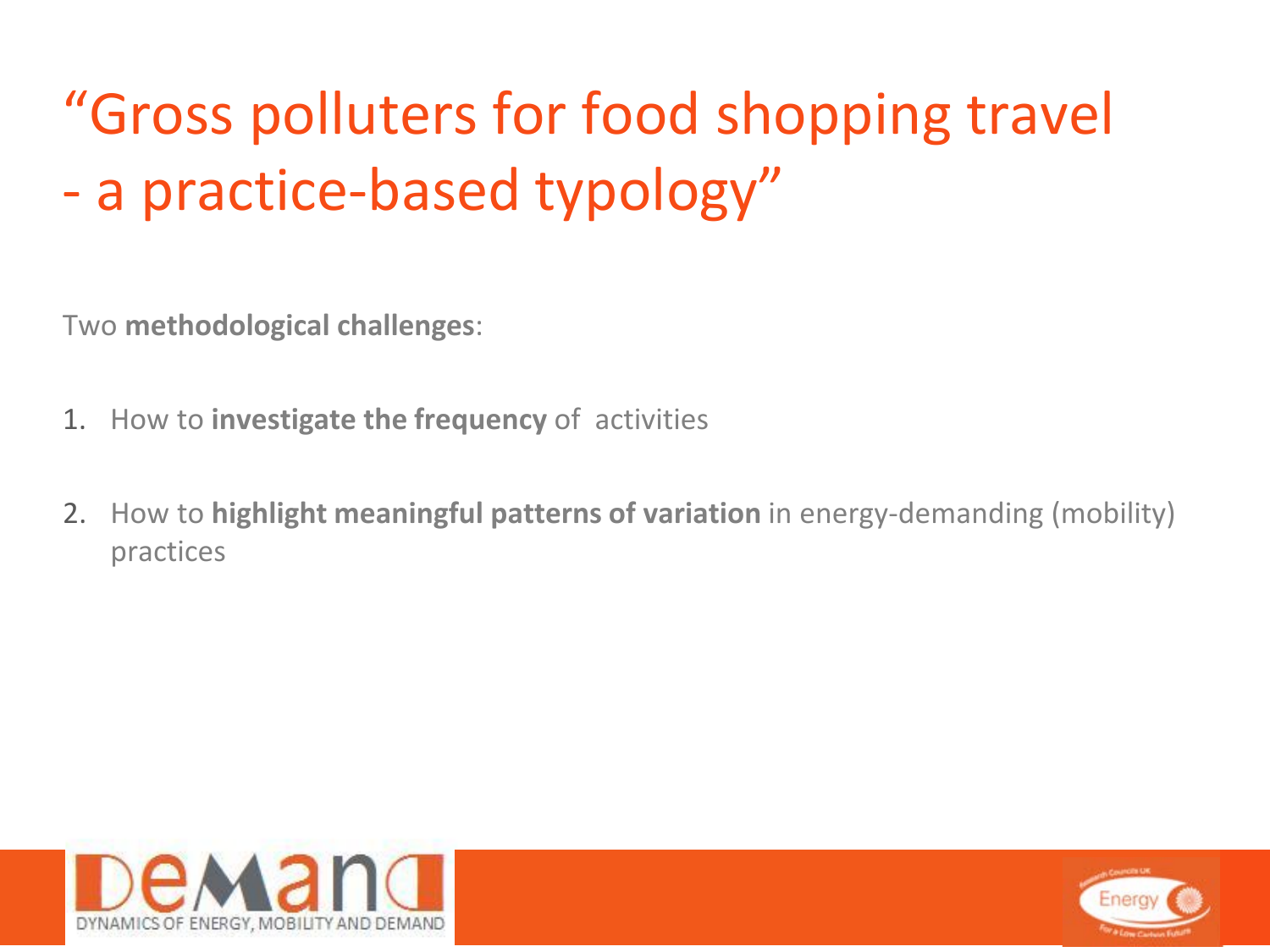#### Why National Travel Survey data?

- Theme 1 ambition to investigate the timing and rhythm of energy-demanding practices (Walker, 2014).. But what about **activities with less than daily frequency?**
- 2 days in British 2000 TUS clearly inadequate
- 6 weeks ideally needed for travel behaviour (Schlich & Axhausen, 2003)
- **British NTS**
	- **advantages**: **7 consecutive days**, all household members, continuous survey, large sample, includes information (distance, vehicles) allowing to compute energy / emissions estimates
	- **limitations**: only trips reported, short walks (<1 mile) only on 7<sup>th</sup> day



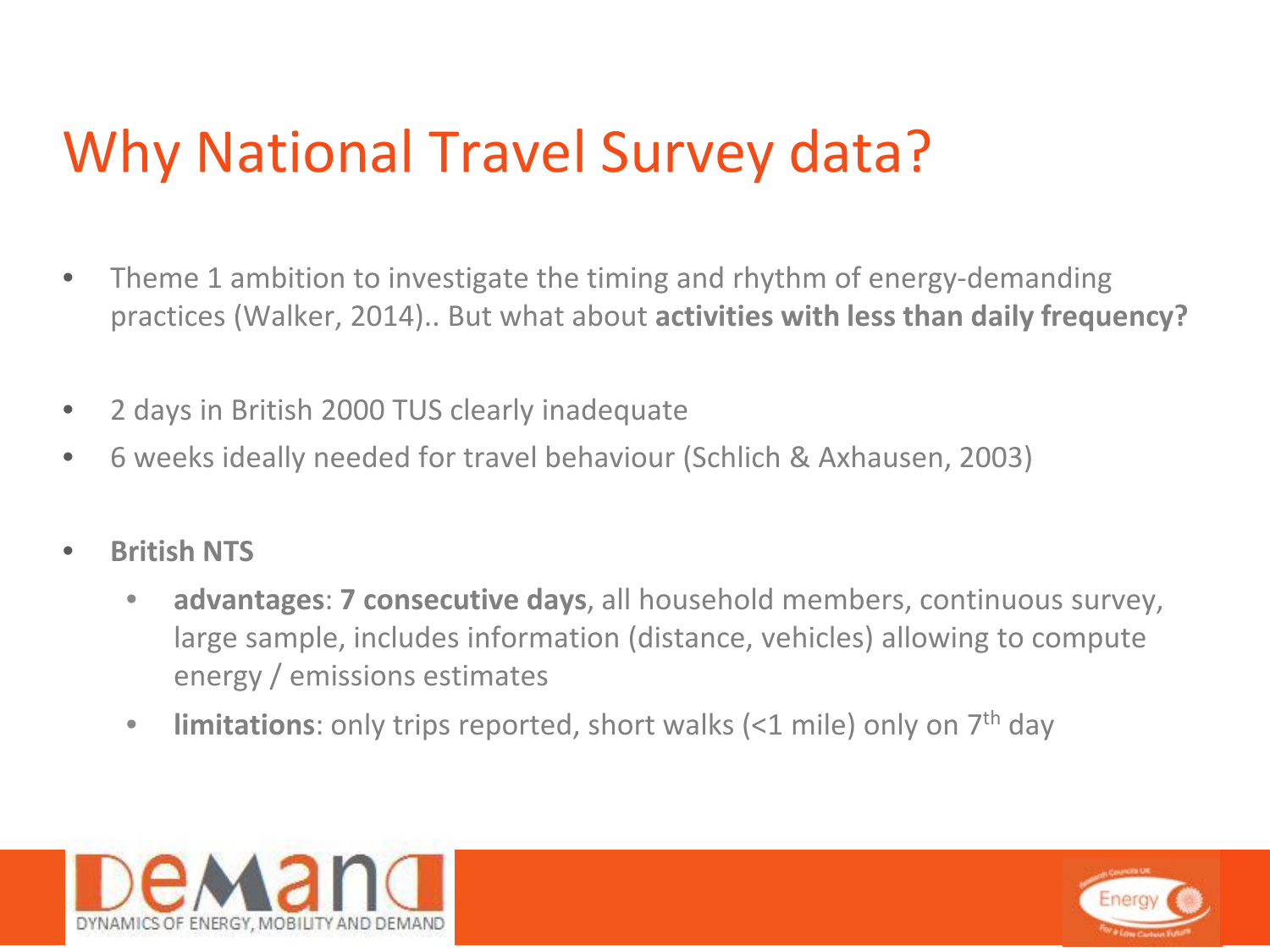# Why food shopping?

- generally **less-than daily frequency but at least once a week** (Bhat et al., 2004): can assume that behaviour in travel diary is a **representative of a more general pattern**
- best analysed at the **household level**
- **substantive interest**:
	- substantial amount of travel
	- particularly and increasingly car dependent (until recently)
	- mostly studied from a built environment perspective what about frequency?



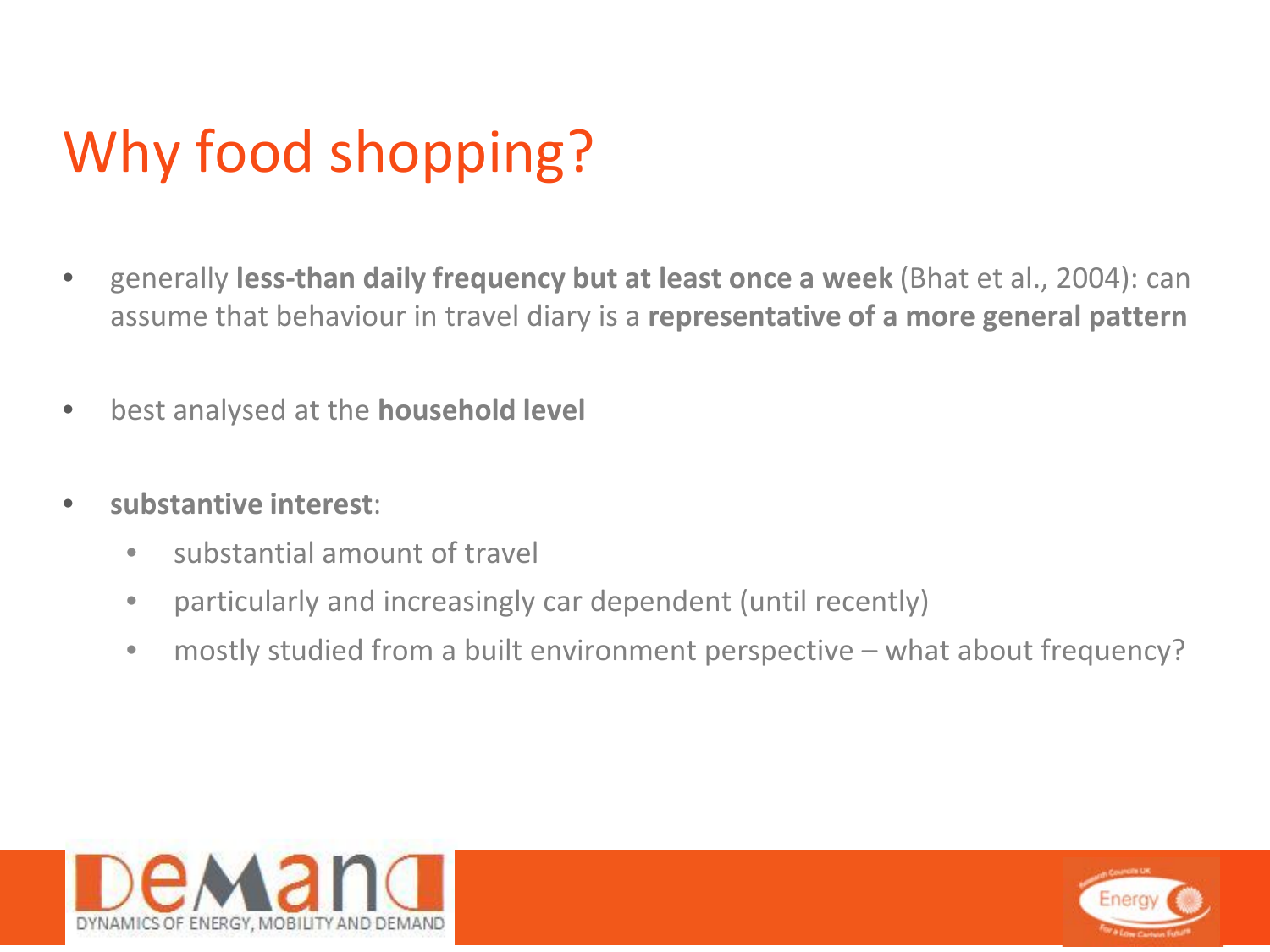# Beyond aggregate averages – looking for variation

Three sequential steps:

- 1. Focus on a **single practice**: food shopping (travel)
- 2. Focus on '**gross polluters**' = households in the top 20% of weekly car driver distance for food shopping (proxy for CO<sub>2</sub> emissions) (cfr. Brand & Boardman, 2008)
- **3. Cluster analysis** to highlight variation within the top 20%



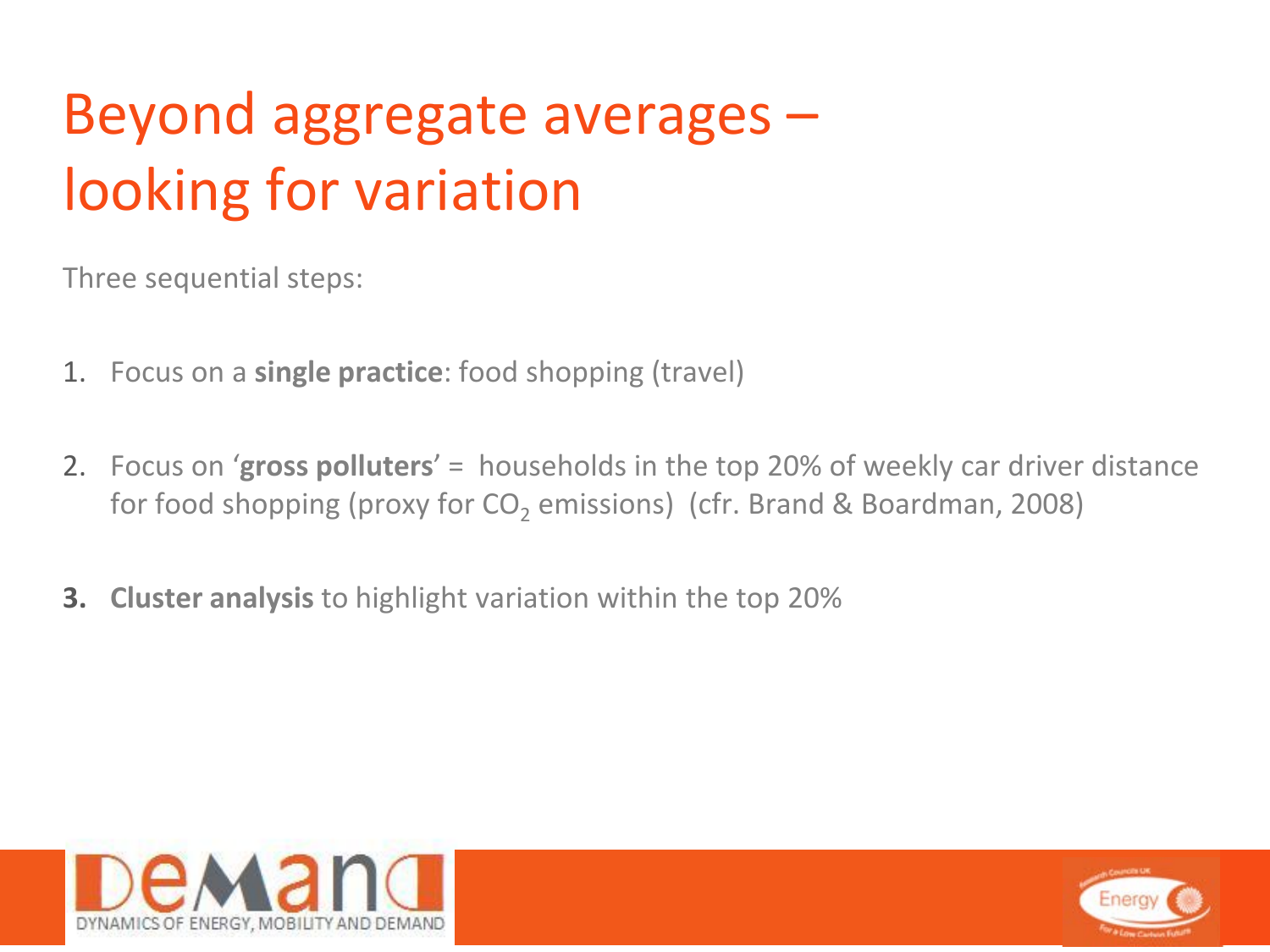# 'Gross polluters' for food shopping travel



NTS 2002-2010 - own elaboration



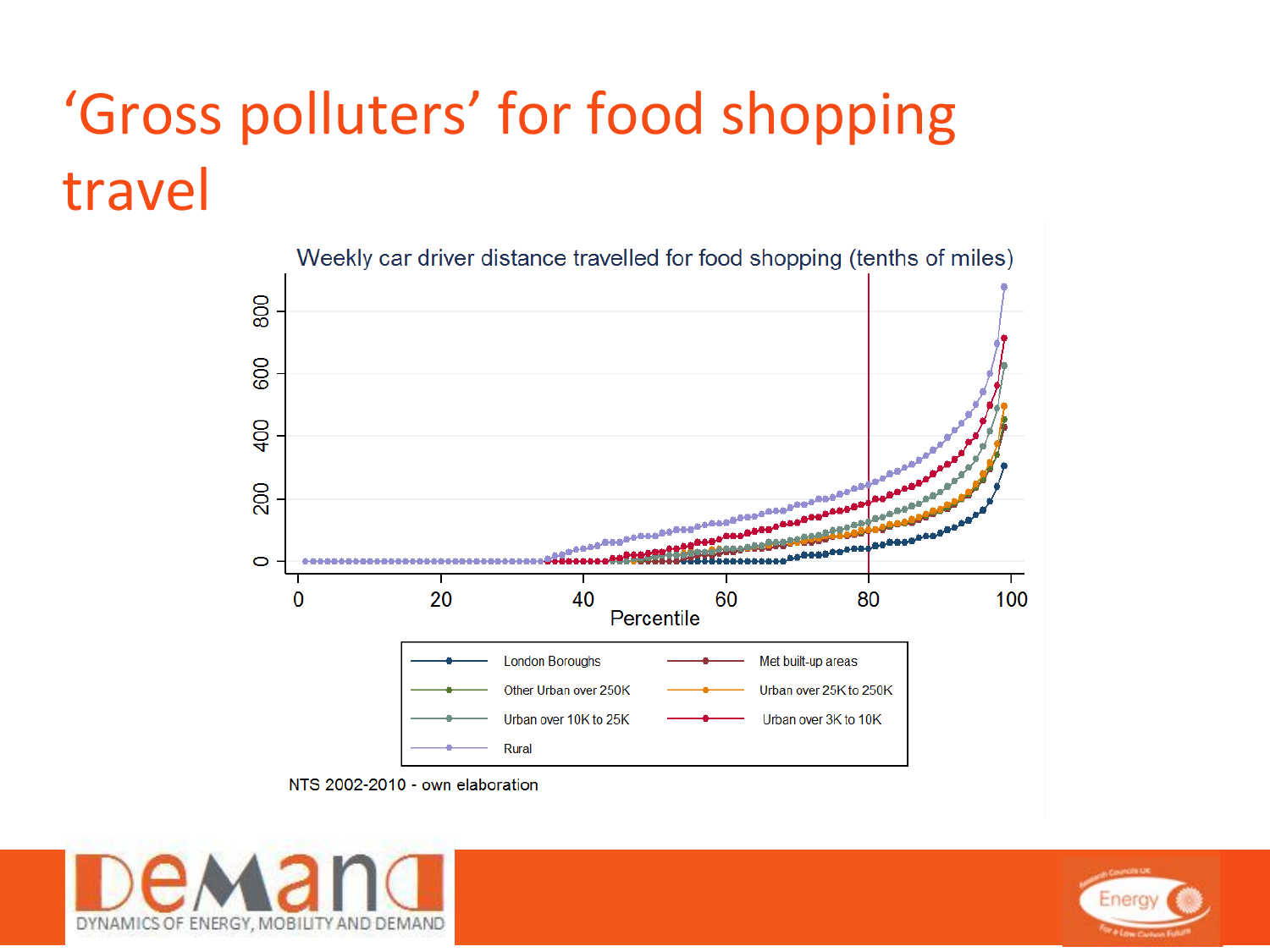## Cluster analysis

- Classification and segmentation techniques **common in 'ABC' research**
- CA has been **used to investigate 'clusters of practice'** based on own-survey data (Browne et al., 2014)…
- …**but conceptually tricky** to cluster practices based on information at the individual / household level
- notably when using existing datasets
- degree of arbitrariness in **choice of input variables**
- NTS **travel diary week data rarely used for clustering** (Mattioli, 2014)



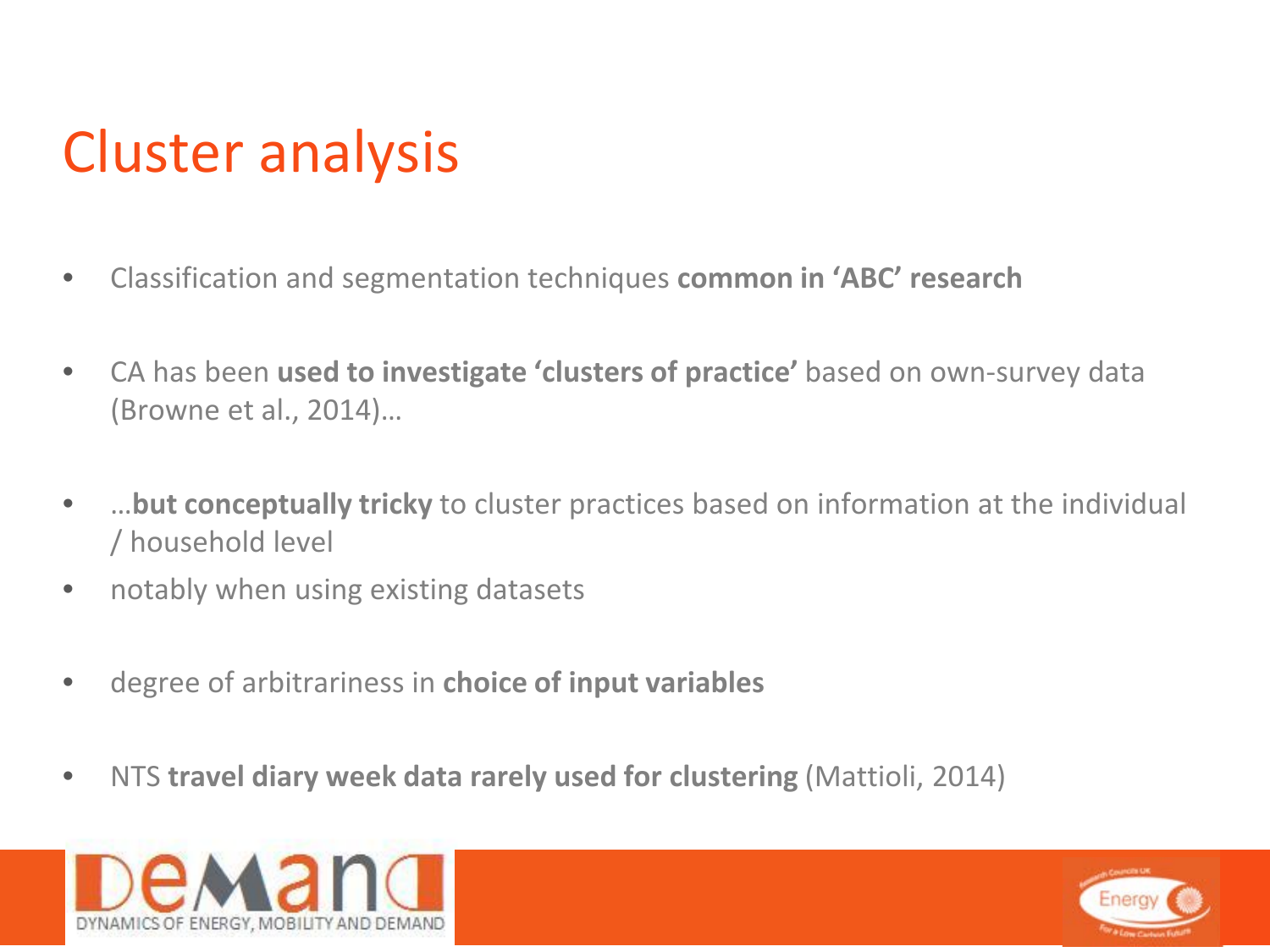#### Input variables

- **Distance Percentile of car driver distance travelled (within type of area)**
- **2 Concentration**  $\%$  of distance accounted for by longest trip
- **Frequency** Total number of car driver trips in travel week diary
- **Alternative modes** % of trips by modes other than car driver / passenger
- **Shopping intensity (distance)** % of total household car driver distance accounted for by food shopping
- **Shopping intensity (time)** % of total household travel time accounted for by food shopping



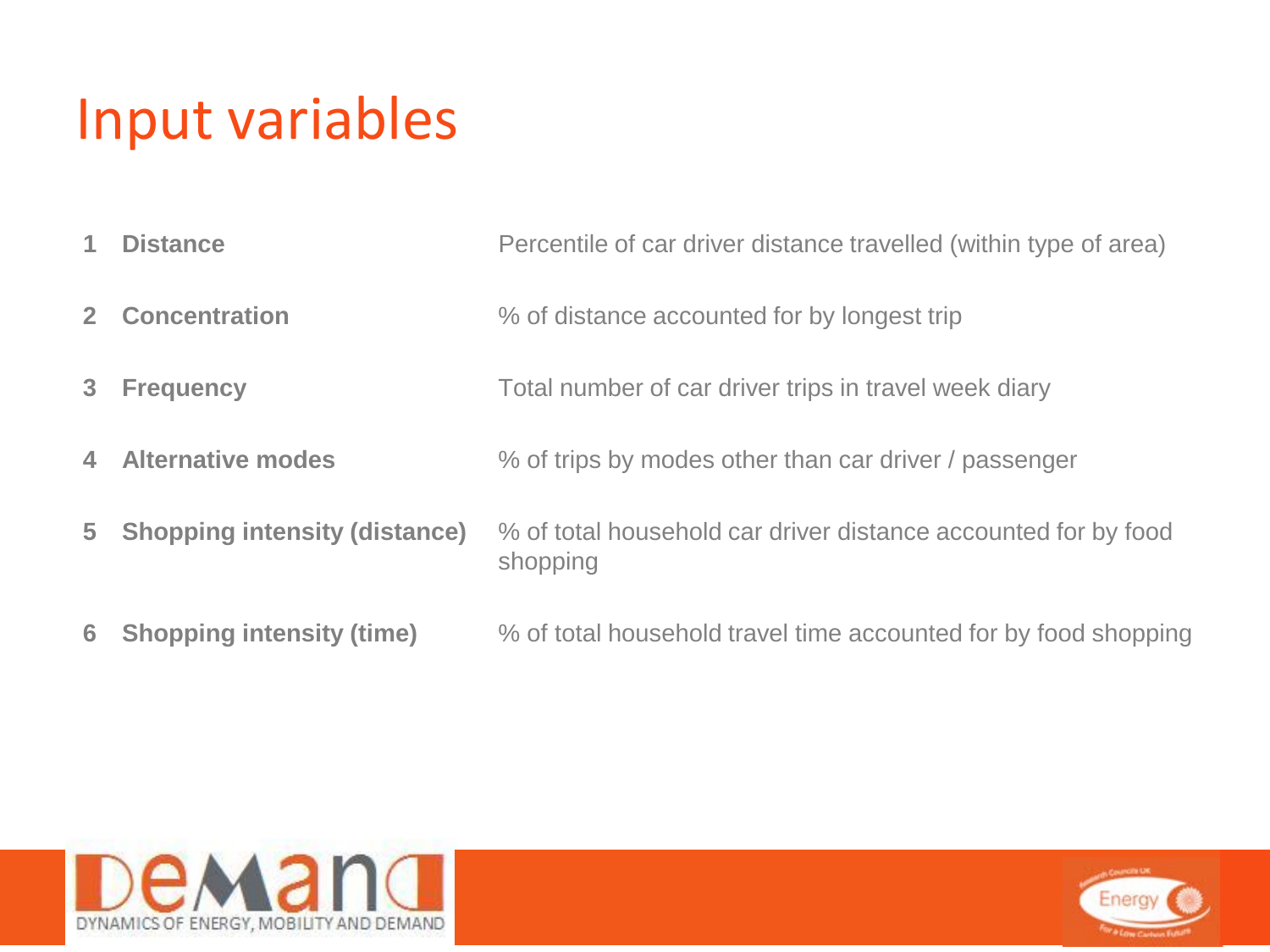#### 4 cluster solution

|                                  | <b>Single</b>                   | <b>Frequent</b>  | <b>Shopping</b>  | Long                                      |  |
|----------------------------------|---------------------------------|------------------|------------------|-------------------------------------------|--|
|                                  | <b>long</b><br>distance<br>trip | shopping         | <b>intensive</b> | distance<br>trip &<br><b>alternatives</b> |  |
|                                  | <b>Cluster 1</b>                | <b>Cluster 2</b> | <b>Cluster 3</b> | <b>Cluster 4</b>                          |  |
| Size (%)                         | 44.9%                           | 37.1%            | 11.7%            | 7.3%                                      |  |
|                                  |                                 |                  |                  |                                           |  |
| Distance (percentile)            | 36                              | 64               | 64               | 43                                        |  |
| Concentration                    | 50%                             | 28%              | 34%              | 49%                                       |  |
| Frequency                        | 3.3                             | 6.8              | 5.5              | 3.3                                       |  |
| <b>Alternatives</b>              | 0.4%                            | 1.3%             | 2.3%             | 40.3%                                     |  |
| Shopping intensity – distance    | 12%                             | 16%              | <b>57%</b>       | 17%                                       |  |
| Shopping intensity – travel time | 9%                              | 13%              | 43%              | 16%                                       |  |



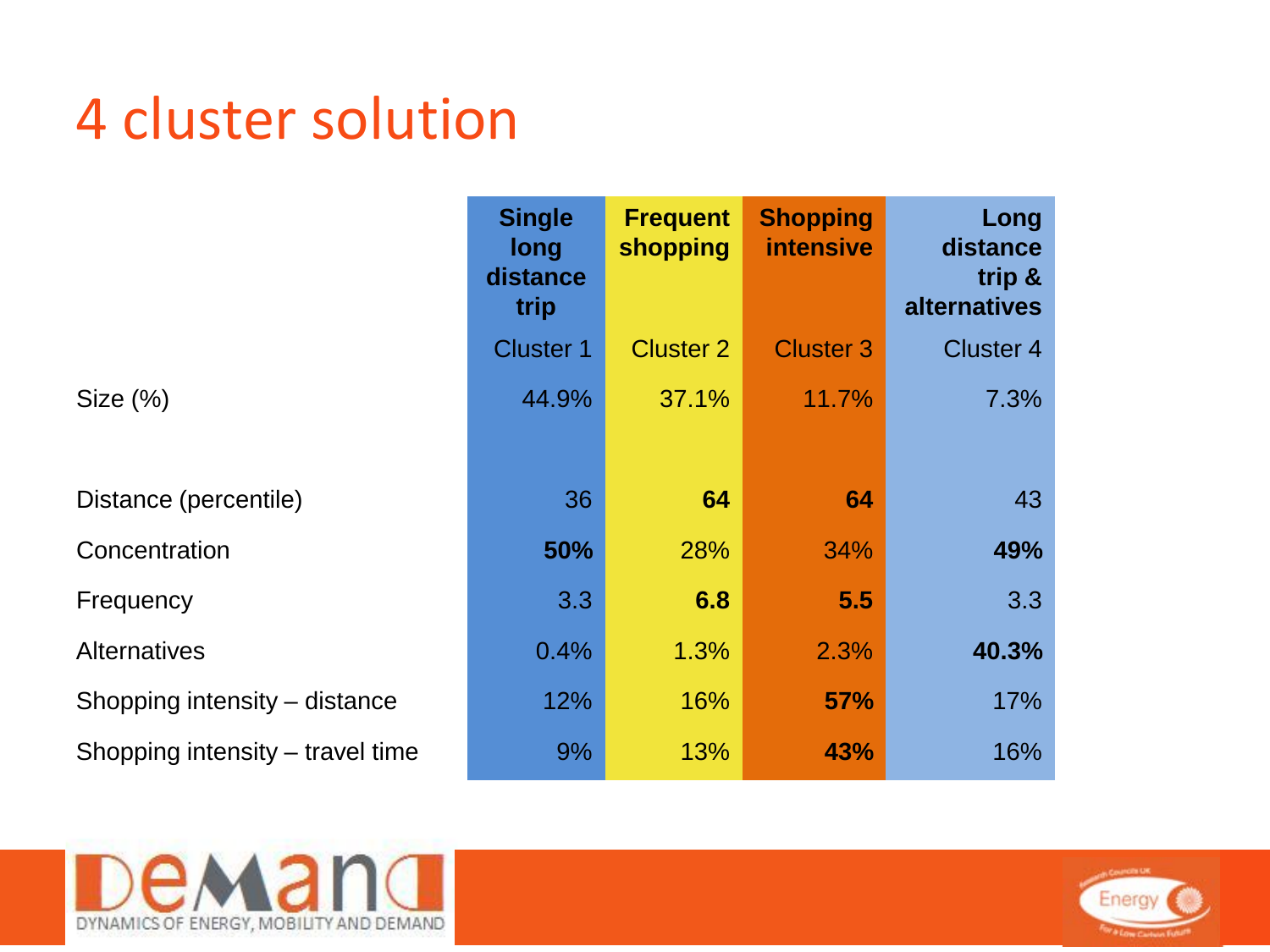#### Trip rates by day of the week



NTS 2002-2010 - own elaboration



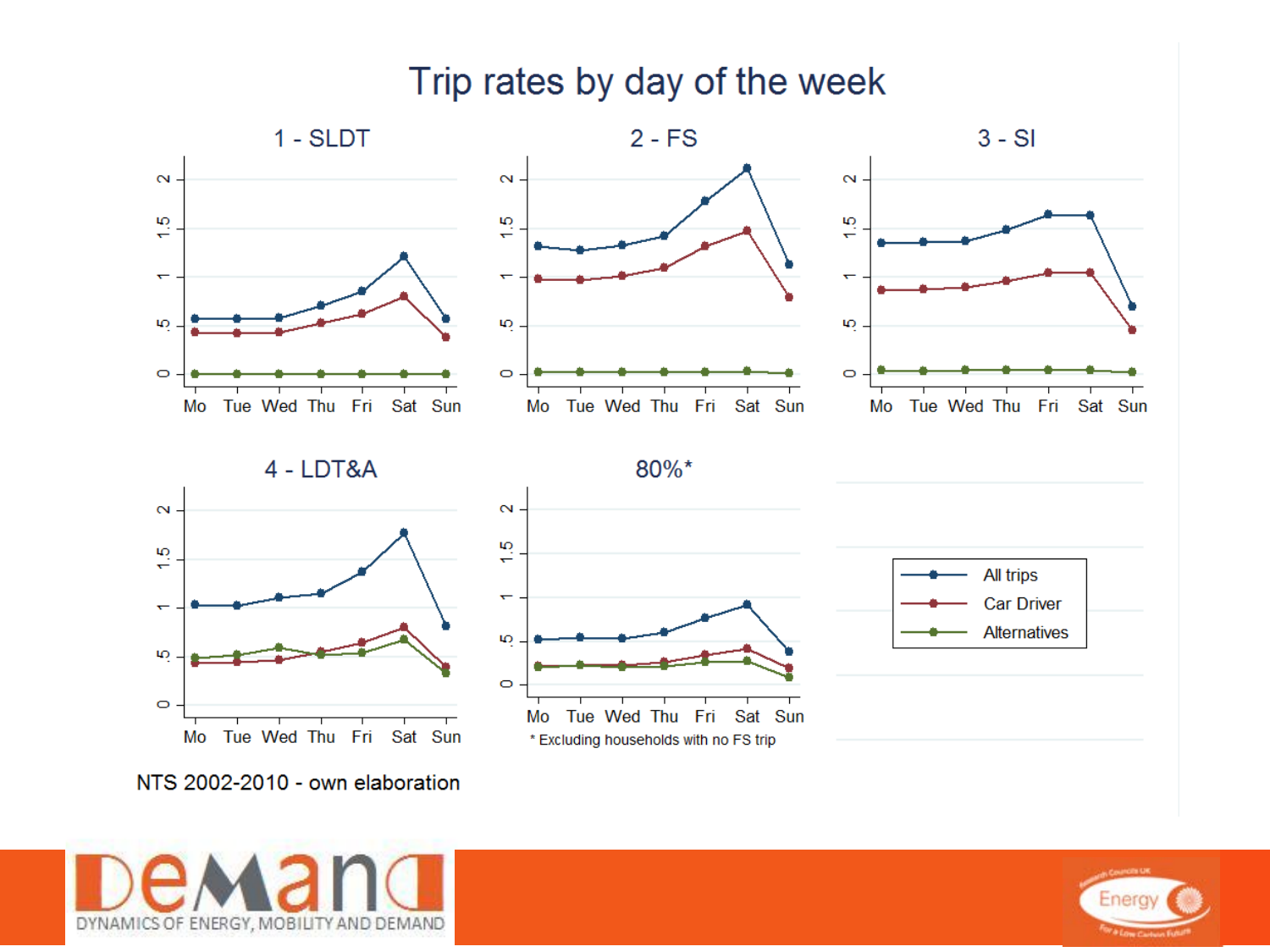#### Socio-demographic profile

|                                     | 1 - Single<br>Long<br><b>Distance Trip</b> | 2 - Frequent<br><b>Shopping</b> | 3 - Shopping<br><b>Intensive</b> | 4 - Long<br><b>Distance Trip</b><br>&<br><b>Alternatives</b> | <b>MEAN</b> |
|-------------------------------------|--------------------------------------------|---------------------------------|----------------------------------|--------------------------------------------------------------|-------------|
| <b>DEMOGRAPHICS</b>                 |                                            |                                 |                                  |                                                              |             |
| Household size                      | 2.6                                        | 2.8                             | 2.0                              | 2.7                                                          | 2.6         |
| HRP over 60 years old               | 26%                                        | 28%                             | 68%                              | 31%                                                          | 31%         |
| HRP non-employed                    | 19%                                        | 20%                             | 67%                              | 26%                                                          | 25%         |
| Pensioner household                 | 17%                                        | 17%                             | 57%                              | 19%                                                          | 21%         |
| <b>INCOME</b>                       |                                            |                                 |                                  |                                                              |             |
| Lowest or second quintile           | 26%                                        | 26%                             | 54%                              | 31%                                                          | 29%         |
| <b>Mobility difficulties</b>        |                                            |                                 |                                  |                                                              |             |
| Mobility difficulties (foor or bus) | 16%                                        | 20%                             | 43%                              | 17%                                                          | 20%         |



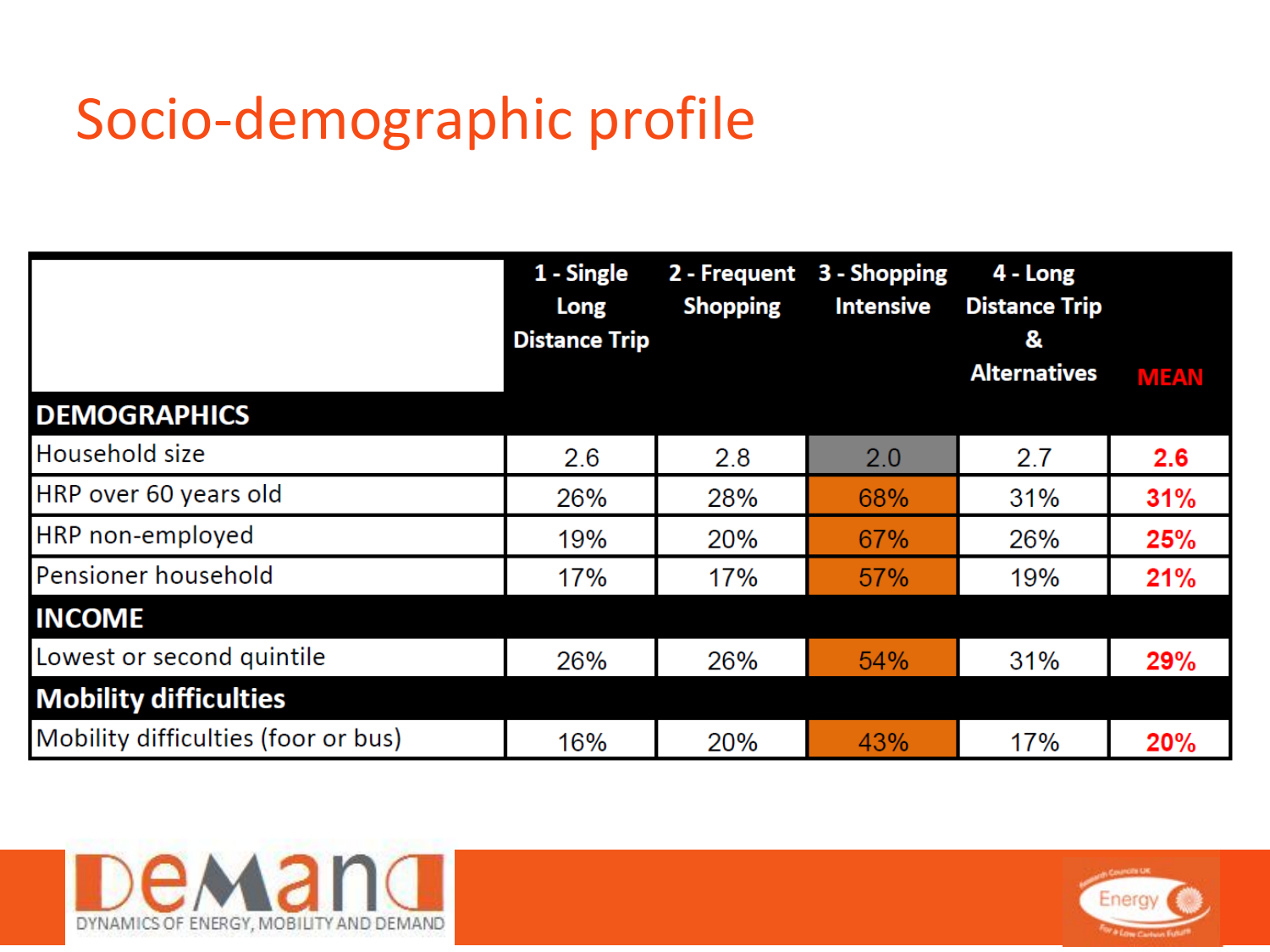## **Conclusions**

- Frequency (not just distance) as a problem. No strong impact of accessibility: built environment matters, but it is only part of the story
- Focusing on **top 20% for a specific practice brings to light partly different social groups** than Top 20% in terms of overall transport emissions (high income, rush hour of life, etc., cfr. Brand & Boardman, 2008)
- **Who should be the target for policy?**
- Clustering based on patterns of activity over a week, then description based on characteristics of individuals / households. Is this an **useful approach?**